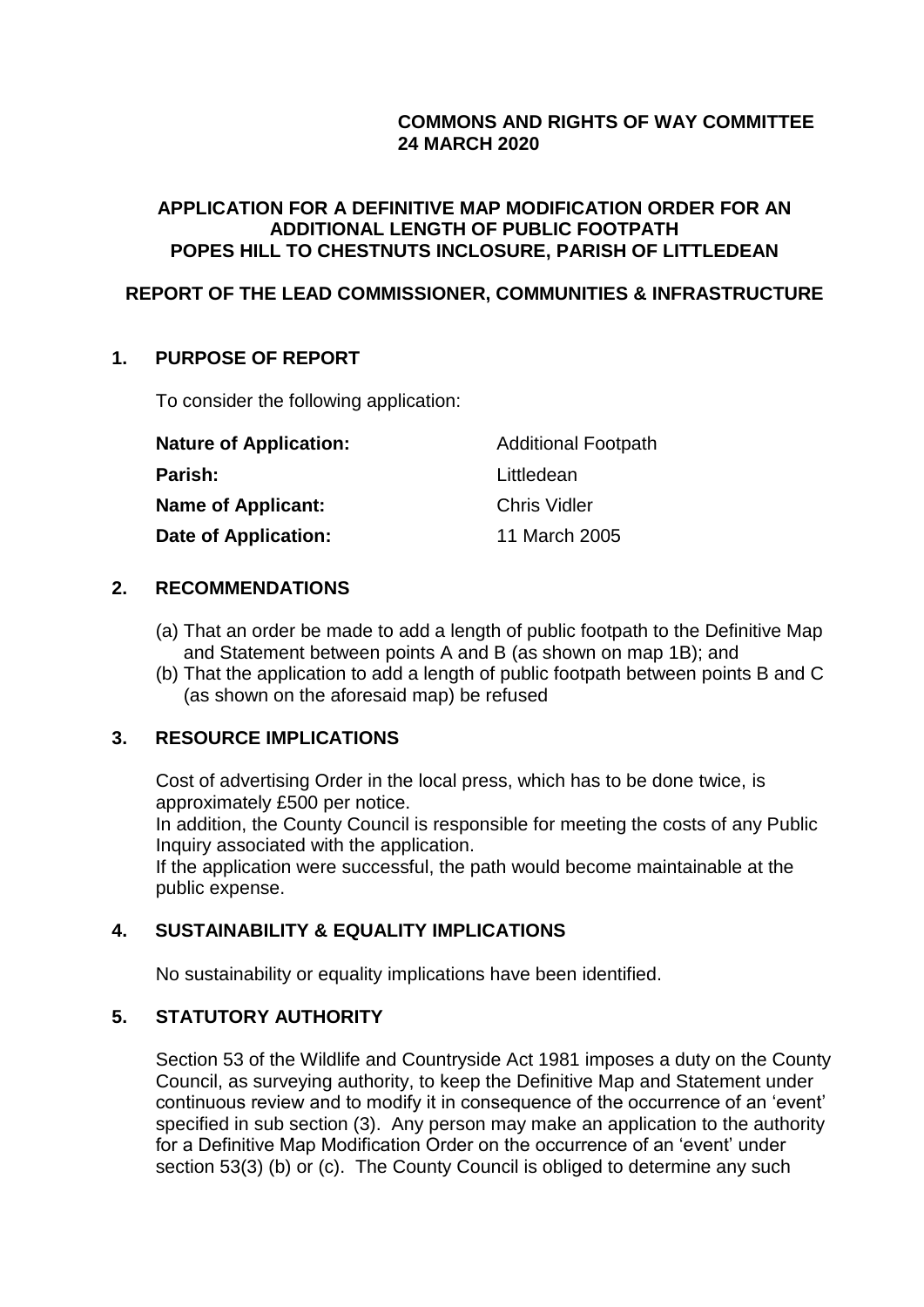application that satisfies the required submission criteria in accordance with schedule 14 of the Act.

# **6. DEPARTMENTAL CONTACT**

Andrew Houldey, Asset Data Officer (PROW Definitive Map), Definitive Map Unit, Highway Records, Asset Data Team. Telephone Gloucester (01452) 328984 E-mail: andrew.houldey@gloucestershire.gov.uk

# **REPORT**

## **7. DESCRIPTION OF PATH**

- 7.1 A location map at scale 1: 10,000 is attached (numbered **1A**) showing the position of the claimed path at Popes Hill in the parish of Littlledean. The claimed path is approximately 1.6 miles north north-east of Cinderford. The area of interest is within Ordnance Survey Grid Square SO 6814.
- 7.2 A large-scale map showing the whole of the claimed route at 1: 2,500 scale is attached (numbered **1B**). The way is shown running between points A, B and C. Reference is made to the points shown on map 1B throughout the report.
- 7.3 The claimed path commences at point A on map 1B at a junction with the county maintainable roads numbered 43003 and 43004. It runs in a westerly direction, to the north of Rock House, to which it provides a vehicular access, continuing to an area of Forestry Commission land at point B. The claimed way continues as an undefined track across bracken to Chestnuts Inclosure at point C. Chestnuts Inclosure is Forestry Commission owned. The way continues in the wood as a forest path.
- 7.4 The total length of the claimed route is approximately 155 metres. The track A to B is 110 metres in length, and the section B to C is approximately 45 metres long. The path is approximately 5 metres in width between points A and B, and is undefined between points B and C.
- 7.5 The claimed route was inspected on 8 August 2014 and again on 15 November 2019.

# **8. BACKGROUND**

- 8.1 The claimed route runs across land within the civil parish of Littledean but formerly in the parish of East Dean. In 1953, on the dismemberment of East Dean civil parish, Littledean took in part of the Forest to the north including Pope's Hill, Shapridge and Edge Hills.
- 8.2 The path was physically created c.1971, to give access for the Forestry Commission to Chestnuts Inclosure when the surrounding open land was enclosed and sold to Mr R C Adams of Pear Tree Farm. The public path evidence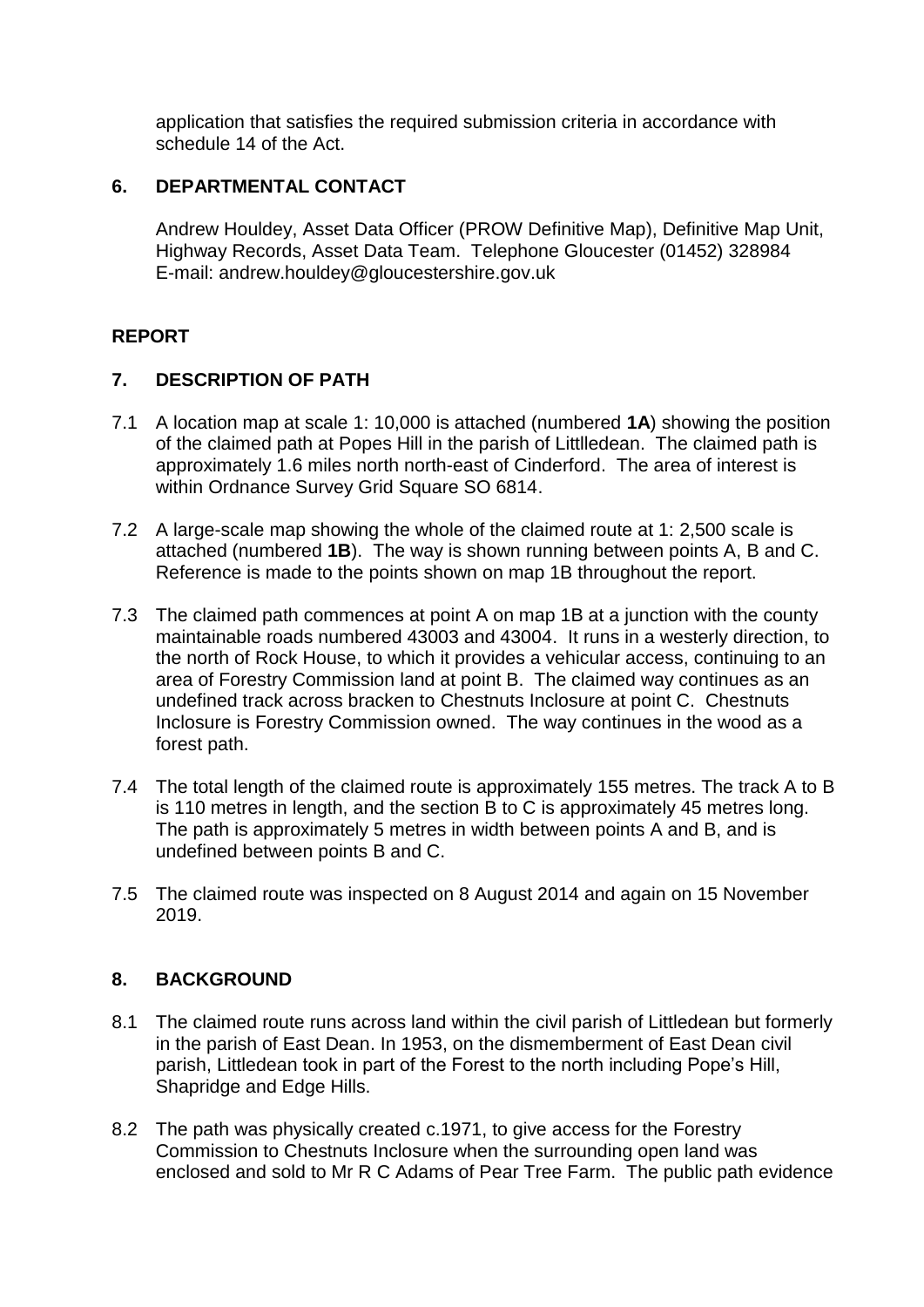forms supplied by Mr R C Adams of Pear Tree Farm, Mr R D Jones of Chestnut Cottage and Mr A R Parker of Severn View all refer to the path being provided by the Forestry Commission when the land was sold off to Mr Adams.

- 8.3 The path is first shown as a physical feature on an Ordnance Survey map in 1973. Earlier maps show a way running across unenclosed land, leading north northwest from Rock House to Chestnuts Wood but not on the same alignment as the claimed route.
- 8.4 The Land Registry register entry for the track between points A and B (GR229097, as issued on 7 September 2005) refers to a conveyance of the land in this title and other land made between the Minster of Agriculture Fisheries and Food and Reginald Clifford Adams dated 15 October 1971 and notes that it contains restrictive covenants. The land was then conveyed to the then-owners of Rock House (Lawrence and Janet Poole of Sacksfield Farm, Redmarley) on 23 June 2000 and the register entry notes that the land is subject to the rights reserved by and contained in the Conveyance dated 15 October 1971 referred to above.
- 8.5 The 1971 conveyance includes the track A to B, which is coloured blue on the accompanying plan **(copy at appendix 1I)**, and is subject "in particular to the rights of way at all times and for all purposes as heretofore enjoyed over…the southern track [A to B] crossing the said property which is coloured blue on the said plan for the benefit of (a) the owners and occupiers for the time being of Rock House sheds (also known as Bank House sheds) and (b) the general public." The covenants restrictions and stipulations contained in the Schedule are to bind any successors in title. It is not considered that the wording of this conveyance prevents a right of way coming into being over the section A to B through long user.
- 8.6 The path is within the Statutory Forest of Dean and was designated as access land under Part 1 of the Countryside and Rights of Way (CROW) Act 2000. The Act created new public access rights over 'access land' in England and Wales. Access land is defined as: registered common land; open access land; or, where it exists, 'dedicated land'. Dedicated land is woodland or any other land type that has been voluntarily dedicated under section 16 of the Act (in England and Wales). A plan provided by Natural England, showing the extent of section 16 dedicated land at Chestnuts Inclosure is provided at **appendix 1J.**
- 8.7 Section 16 of the 2000 CROW Act was scheduled to commence two months after the Act was passed. The Act was passed on 30 November 2000, so section 16 was commenced on 31 January 2001.
- 8.8 The majority of the Forestry Commission's forests are dedicated in perpetuity as open access land under the CROW Act which gives walkers a right to roam across these areas. The right of access on foot extends to 90% of the freehold area. In many of the rest the Forestry Commission operate a permissive right to roam policy. In addition the Commission extend a permissive right to roam to cyclists and horse riders who may use forest roads and tracks.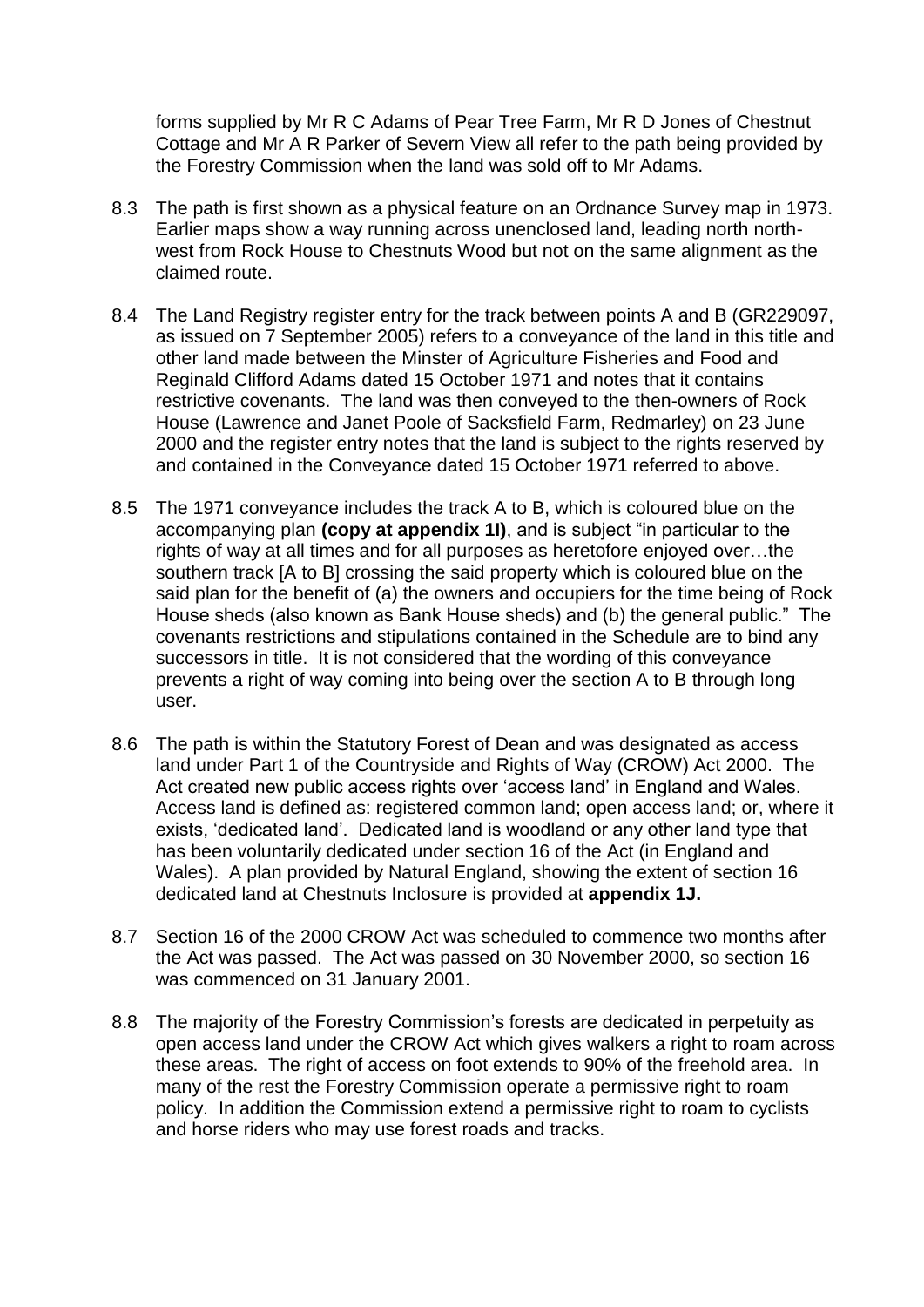8.9 Although registered as Access Land, the section of path A to B runs over land that was sold by the Forestry Commission to Mr Adams of Pear Tree Farm in 1971 and then to the owners of Rock House on 23 June 2000.

# **9. APPLICATION**

- 9.1 Clive Hooper, Clerk of Littledean Parish Council, enquired about getting application forms to record the path on the Definitive Map and Statement on 15 July 2004. Application forms were sent out on 6 August 2004. Application forms were also sent to Chris Vidler of Woodbine Cottage, Popes Hill on 13 October 2004.
- 9.2 The application form 1 (notice on the surveying authority) was sent by Chris Vidler to the County Council on 30 November 2004. The form was accompanied by nine completed public path evidence forms. Form 2 (Form of Notice of Application for Modification Order) was also sent to the County Council at this time; this is the notice that should be served on the affected landowners. Mr Vidler was advised that he needed to serve notice on the landowners on 4 January 2005.
- 9.3 Notice was served by the applicant on the landowners and he advised the County Council of this and submitted the Form 3 (Certificate of Notice) on 11 March 2005.
- 9.4 Thus an application compliant with schedule 14(1) of the 1981 Wildlife and Countryside Act was made on 30 November 2004, and an application compliant with both sch.14(1) and sch.14(2) was made on 11 March 2005.
- 9.5 A total of 9 public path evidence forms, completed by 9 named individuals, were submitted in support of the application. A summary of these evidence forms is provided at **appendix 1C**.

# **10. USER EVIDENCE**

- 10.1 The application was supported by 9 evidence forms, completed by 9 individuals. Use was on foot, for leisure purposes, to give access to Chestnuts Woods, Welshbury and Green Bottom.
- 10.2 As previously noted, the claimed route only came into being as a physical feature in 1971, so we should disregard any previous evidence. Mrs D Turner (witness 9) claims use since 1965, while Mr R C Adams (witness 6) has used the path since the time it was created (1971). Two witnesses Mr R D Jones (witness 7) and A R Parker (witness 8) do not state their period of use, but their comments imply that they have known the path since it was physically set-out in 1971.
- 10.3 There is no event that has been identified by which use by the public has been brought into question. The 2006 Natural Environment and Rural Communities (NERC) Act allows us to take the date of the making of an application under s.53 of the 1981 Wildlife and Countryside Act as the date of bringing into question. The application date should be taken to be 30 November 2004.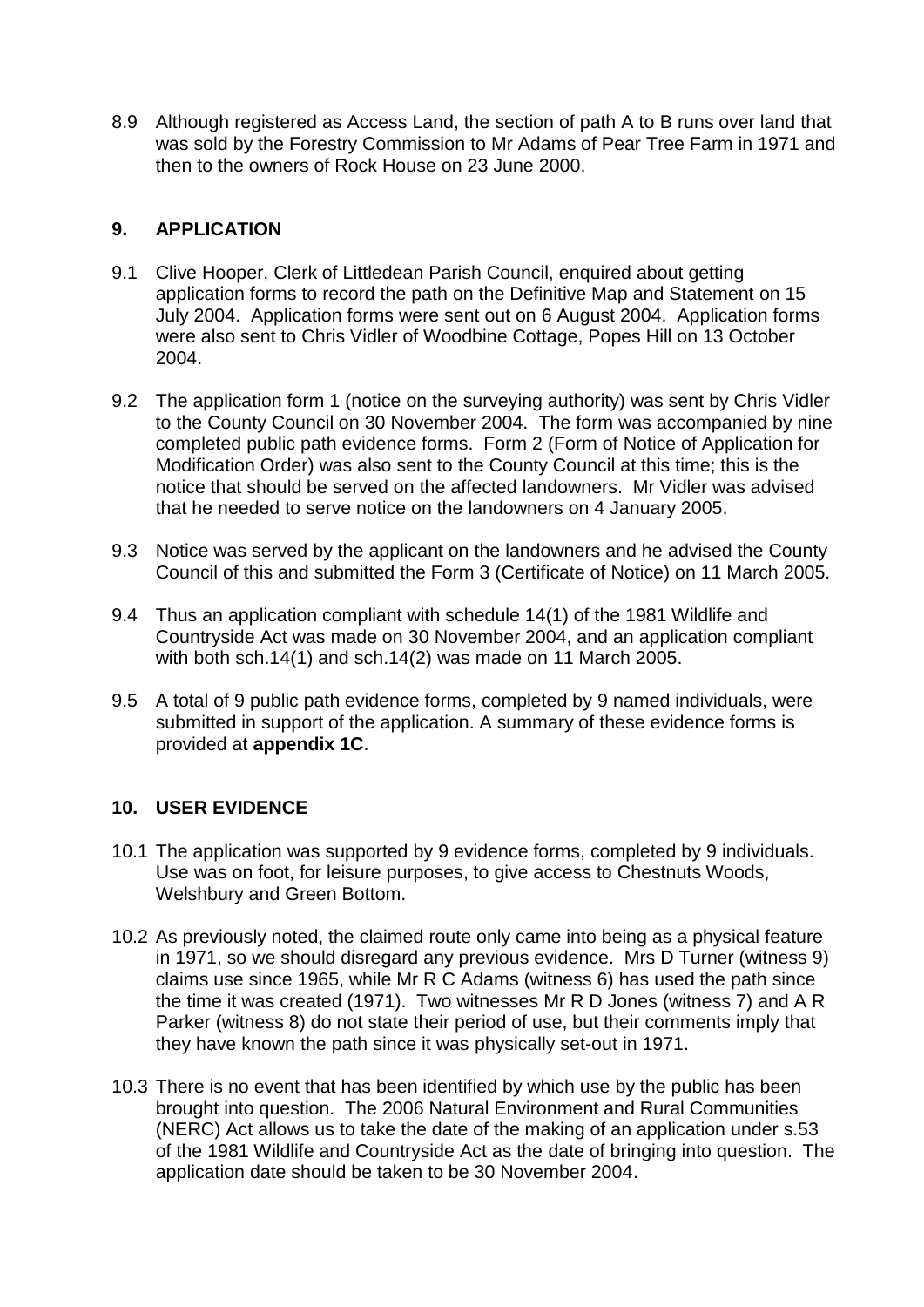10.4 If we take 2004 as the date of the bringing into question, then there are three witnesses who have used the path for a full twenty years and one for 19 years. In addition we have the use by Mr Jones and Mr Parker which seems to date from the physical setting-out of the path in 1971.

## **11. DOCUMENTARY EVIDENCE**

#### **11.1 Inclosure Award**

None for area of interest

## **11.2 Littledean Tithe Map 1839 (GDR/T1/114)**

Area not shown on the map

## **11.3 East Dean Township Map (Cinderford) 1856 (D9096/F16/63)**

Map of the township of East Dean, showing encroachments with new inclosures pencilled in MS. Surveyed by F W Dibbin of Kensington. Scale 3 chains to 1 inch. In five parts. Area of coverage includes Chestnuts Inclosure and Pope's Hill (both named). Land around the present Rock House is shown as an insular enclosure, formed by plot numbers 2154, 2155 and 2157. Claimed route is not shown; the area in question shown as open unenclosed land. Northern limit of enclosed land is the present southern boundary of the track between points A and B.

- **11.4 Ordnance Survey 1" to 1 mile, 1st edition, surveyed c.1817** Area not shown in detail.
- **11.5 Ordnance Survey 25" to 1 mile Glos 31.8, first edition,1881 (1D)** A route is shown marked by double pecked lines in the general direction of A to B across open land, but not following the same alignment as the claimed route (it runs further north). Its status is undefined.
- **11.6 Ordnance Survey 25" to 1 mile Glos 31.8, second edition, 1903 (1E)** A path is shown in the same position as on the first edition
- **11.7 Ordnance Survey 25" to 1 mile Glos 31.8, third edition, 1922 (1F)** The 3<sup>rd</sup> edition OS map of 1922 shows the same features.

# **11.8 Ordnance Survey 1: 10, 560 SO 61SE (1955) (1G)**

A route is shown by a pair of pecked lines to the north of the present claimed route, running across open land and leading to the gap between Chestnuts Inclosure and Welshbury Woods.

# **11.9 Ordnance Survey 1: 2,500 National Grid SO 6814-6914 (1973) (1H)**

Route shown in present position, by two full lines between points A and B. Route then continues south from point B to join a track which runs roughly north-west to south-east within Chestnuts Inclosure.

# **11.10 Bryant's Map of Gloucestershire 1824**

Area not shown in detail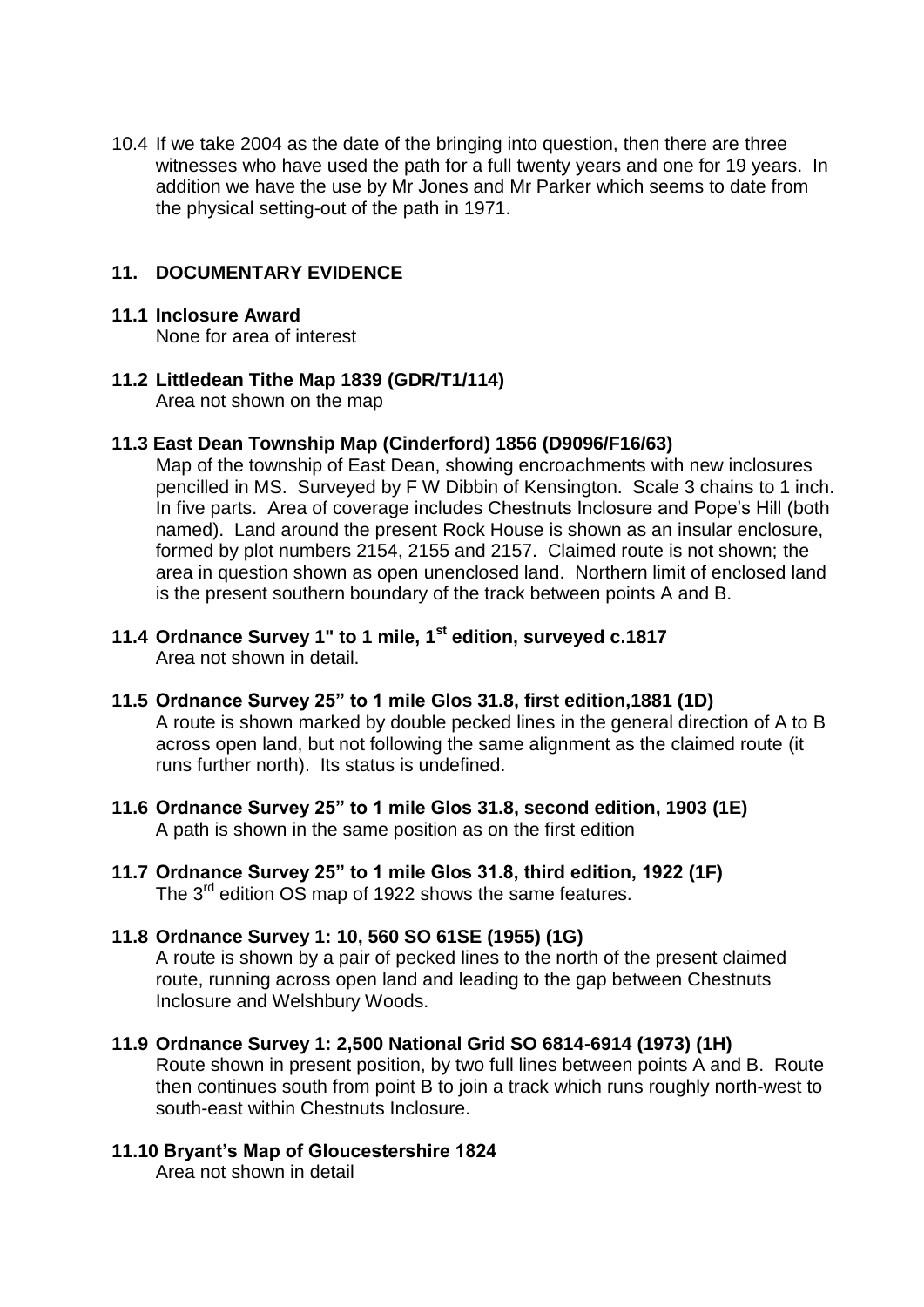#### **11.11 Inland Revenue, maps compiled under the Finance Act, 1910 based on Ordnance Survey 252 to 1 mile, c.1902 edition, marked up by Inland Revenue c.1915, and reference books or files (D2428)**

Route not shown in current position; way shown to the north on base map by double pecked lines running across an area of open land. This area is numbered lightly in pencil WD3344 (D2428/3/31/8). There is no number 3344 in the Domesday Book for East Dean (D2428/1/28). There is no obvious sign of a hereditament number although part of the map is torn. Rock House is shown as forming hereditament 1525 in East Dean, owned and occupied by George Niblett and described as house and land, size 1 acre 1 rood and 21 perches; the valuation plan shows this hereditament to be comprised of OS 1903 plot numbers 1037 and part of 1036.

## **11.12 Maps deposited with County Planning Officer under Rights of Way Act, 1932 S1, 3 (CP/D)**

Nothing relevant.

#### **11.13 Parish Council file, Rights of Way Act, 1932**  Nothing relevant.

#### **11.14 Duplicate copies of tithe or inclosure awards**

| P110/SD2/1 | Parish copy of Littledean tithe map               |
|------------|---------------------------------------------------|
| GDR/T1/120 | Tracing of tithe map                              |
| MF1127/123 | Microfilm copy of tithe map                       |
|            | PC1812/114A & B Modern hand-drawings of tithe map |

#### **11.15 Private estate maps**

D3921/IV/8 Geometric plan of the Forest of Dean, 1787. Area not shown in detail, route not shown Q/RGf1/2 Littledean Walk encroachment map, 1834. Area not shown in detail, route not shown PC1992a Modern hand drawing of East Dean township map, 1856. Area not shown in detail, route not shown

#### **11.16 Footpath or highway diversion orders deposited with Clerk of the Peace (Q/SRh)**

1819C/2; Q/SR 1873A Checked, not relevant

#### **11.17 Plans of public schemes deposited with Clerk of Peace (Q/RUm)**  Not checked

#### **11.18 District Council Clerk's correspondence**

DA24/113- Highways Committee minutes, 1923-30 (1 volume). Not checked. DA24/132/51- Clerk's Rights of Way correspondence file for Littledean, 1955-75. Checked, not relevant.

# **11.19 County Council Solicitor's correspondence (K596/25)**

Nothing relevant.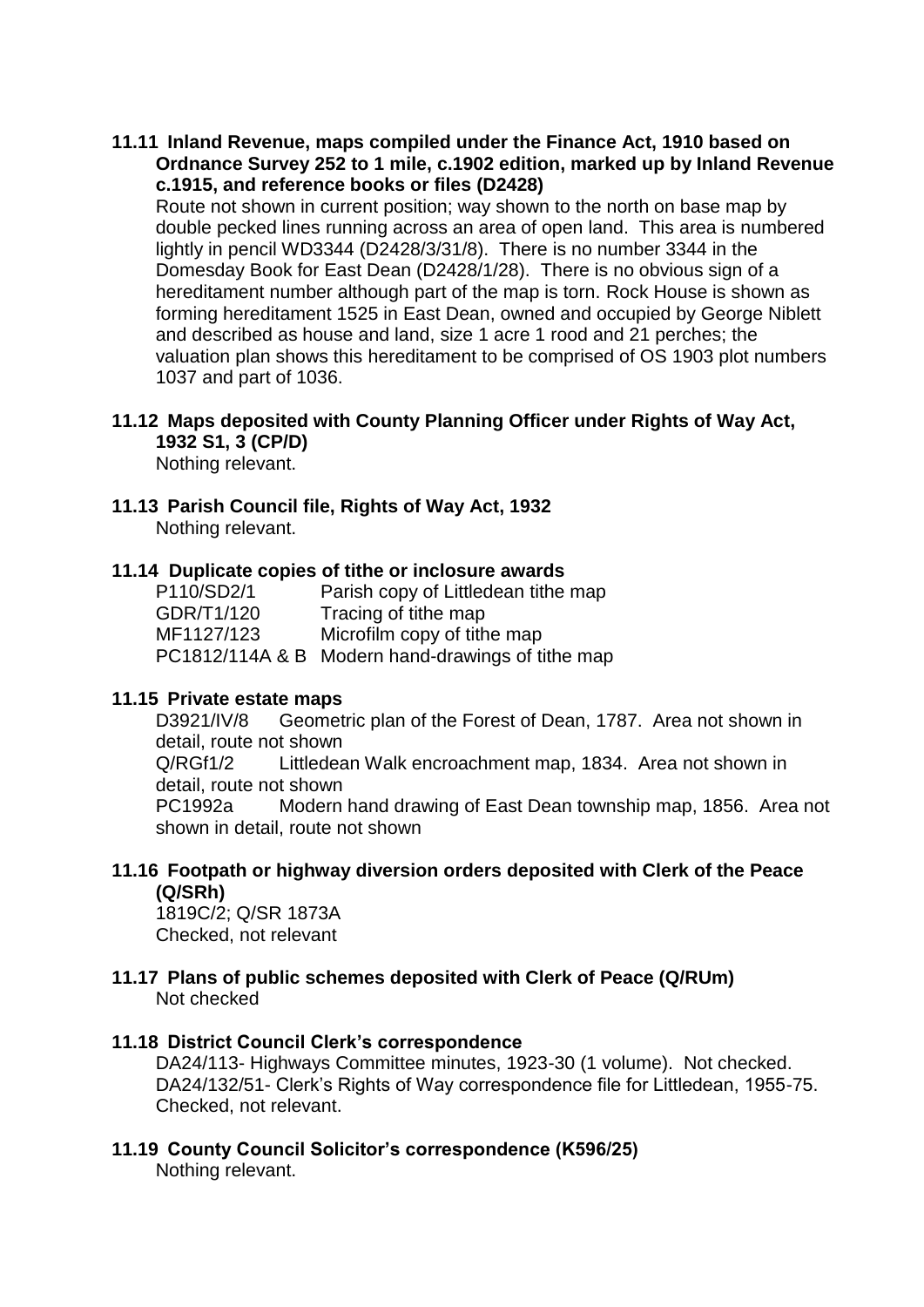## **11.20 County Surveyor: papers relating to survey of footpaths under National Parks and Access to Countryside Act, 1949 (K687)**

K687/1/5 - route roughly following the alignment is shown on the OS base maps for both the East Dean and Littledean submission maps, but is not numbered or claimed on either.

K687/3/7 - A route following the alignment on the OS maps is shown on the base map for the Littledean provisional map, but is not numbered.

# **12. LANDOWNERS' EVIDENCE**

## **12.1 Forestry Commission**

Daniel Howell, Deputy Gaveller for the Dean Forest, replied by e-mail dated 27 November 2019 enclosing a copy of the 1971 conveyance. The Forestry Commission are landowners for the section B to C of the claimed path.

## **12.2 Lisa Poole and Cameron Swaine, Rock House, Popes Hill**

Lisa Poole responded to the consultation by telephone on 13 February 2020. She stated that she and her partner were now the owners of Rock House rather than her parents Lawrence and Janet Poole upon whom notice was originally served. She requested an explanation of the purpose of the application. It was explained that the track A to B was already registered as access land under the 2000 Countryside and Rights of Way Act, and that an application to add a length of public footpath would not affect any existing rights to access Rock House. She stated that she had no concerns about the application.

# **13. CONSULTATIONS**

## **13.1 Littledean Parish Council**

Littledean Parish Council showed an interest in adding the path to the Definitive Map and Statement as a public footpath in 2004, and were sent application forms.

## **13.2 Forest of Dean District Council**

Jackie Lodge of Forest of Dean District Council was consulted on 14 May 2007; no response has been received.

# **13.3 County Councillor**

The County Councillor was consulted on 14 May 2007; no response has been received.

# **13.4 Ramblers' Association**

The Area Representative of the Forest of Dean Group of the Ramblers' Association was consulted; no response was received.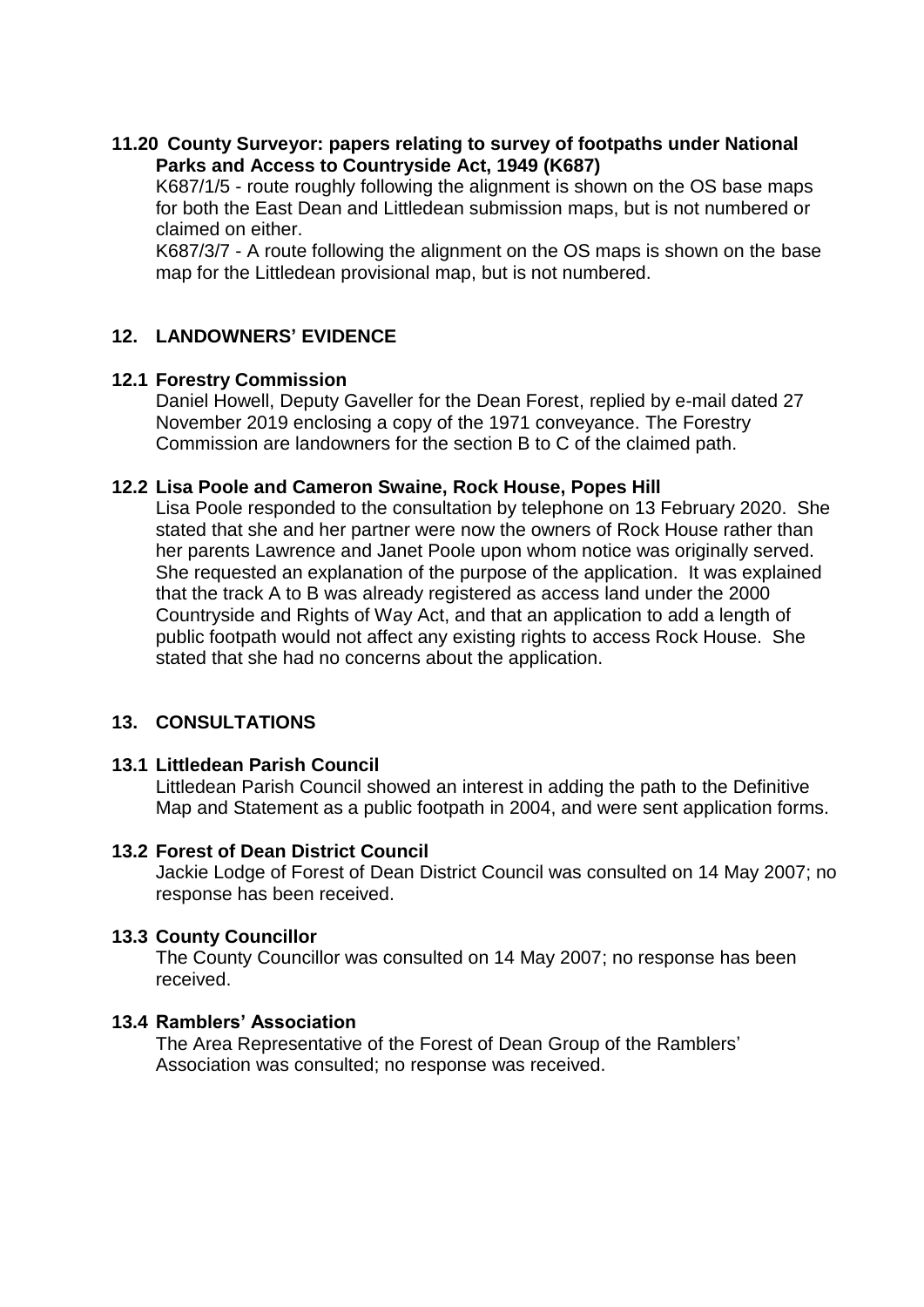# **14. LEGAL COMMENTS AND CONCLUSIONS**

- 14.1 Section 53(3)(c)(i) of the Wildlife and Countryside Act 1981 relates to the discovery by the Authority of evidence that shows that a right of way that is not shown on the map and statement subsists, or is reasonably alleged to subsist, over land in the area to which the map relates.
- 14.2 Section 31(1) of the Highways Act 1980 states that where a way over any land, other than a way of such character that use of it by the public could not give rise at common law to any presumption of dedication, has been actually enjoyed by the public as of right and without interruption for a full period of 20 years, the way is deemed to have been dedicated as a highway unless there is sufficient evidence that there was no intention during that period to dedicate it.
- 14.3 Section 31(2) states that the period of 20 years in sub-section (1) is to be calculated retrospectively from the date when the right of the public is brought into question whether by a notice or otherwise. The twenty years usage must furthermore be "without interruption".
- 14.4 Section 31(9) of the Highways Act 1980 says that nothing in this section operates to prevent the dedication of a way as a highway being presumed on proof of user for any less period than 20 years. If there is no presumption of dedication under Section 31 of the 1980 Act, then we will also consider whether the evidence is such as to establish, again on a balance of probabilities, dedication at Common Law.
- 14.5 The claimed path runs over land that forms part of the Statutory Forest and which is designated as 'access land' under Part 1 of the Countryside and Rights of Way (CROW) Act 2000. This Act created new public access rights over 'access land' in England and Wales. Access land is defined as: registered common land; open access land; or, where it exists, 'dedicated land'. Dedicated land is woodland or any other land type that has been voluntarily dedicated under section 16 of the Act (in England and Wales). The legal effect of this is considered in more detail in the following paragraphs:

## **Crown Land and Highways Legislation**

- 14.6 Land owned by a government department, including the Forestry Commission, is Crown land. The history of the ownership of the land is important in determining rights of way issues and will affect the way in which the claim is determined. Legislation applies to Crown land only if that application is specified in the legislation. Thus rights of way over Crown land are recorded on definitive maps because the provisions in the 1949 National Parks and Access to the Countryside Act and the 1981 Wildlife and Countryside Act do apply to the Crown. However, because the Highways Act 1980 and its predecessors do not bind the Crown, any claim for a right of way across land which is, or was at the relevant time, Crown land, cannot rely on the 20-year user provisions in section 31 of that Act.
- 14.7 The provisions of section 31 of the 1980 Highways Act do not supersede the principles of implied dedication that existed at common law before 1932, these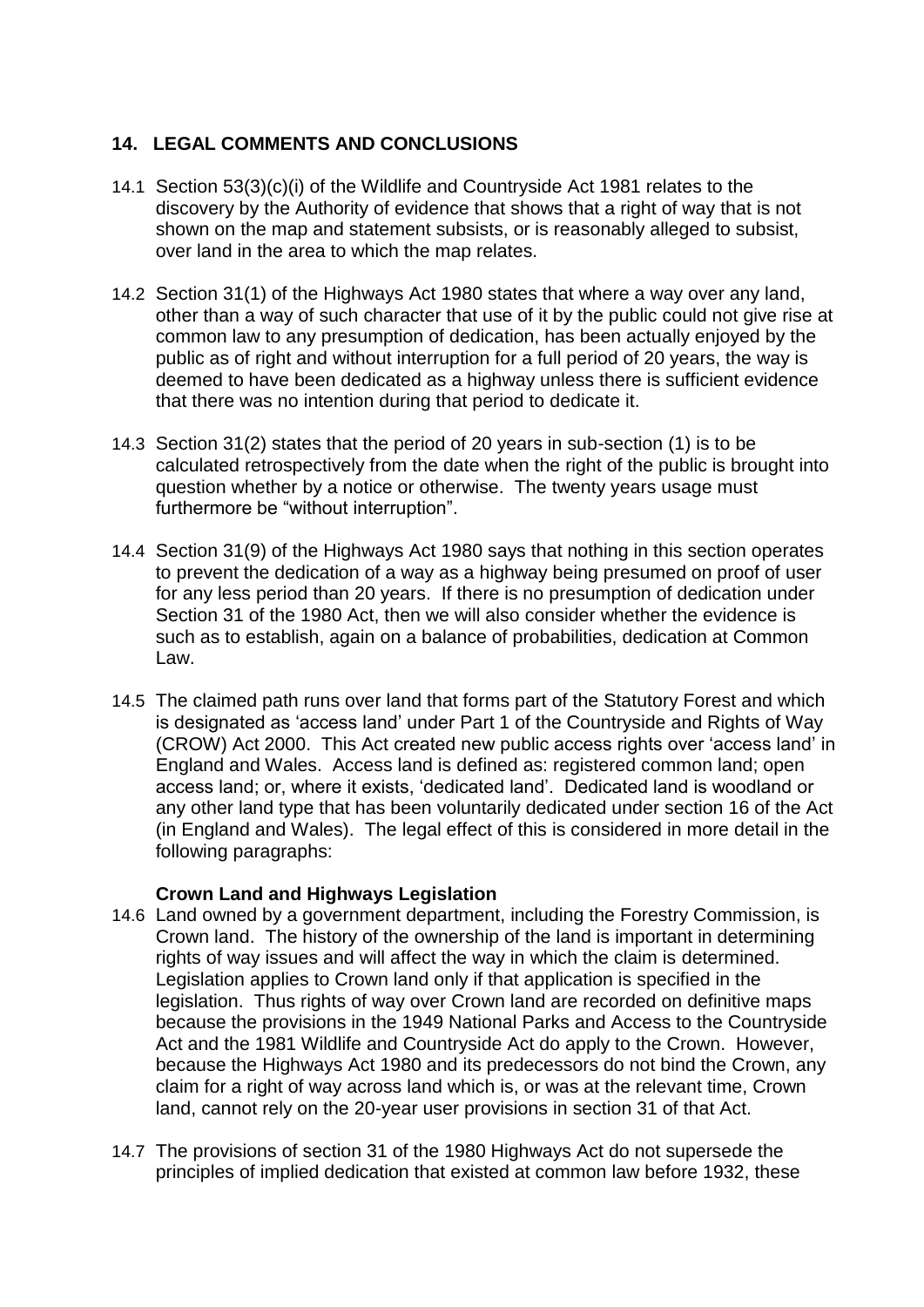principles being preserved by Section 31(9) of the 1980 Act which says that nothing in this Section operates to prevent the dedication of a way as a highway being presumed on proof of user for any less period than 20 years. Paragraph 12 of Annex B of the Department of Environment Circular 2/93 states that before making an order the surveying authority must be satisfied that the evidence shows on the balance of probability that a right of way of a particular description exists. We may thus consider a claim at common law, under which the inference drawn will depend on the facts of the case. *"Prima facie the more intensive and open the user and the more compelling the evidence of knowledge and acquiescence, the shorter the period that will be necessary to raise the inference of dedication".* (Dyson J, *Nicholson v Secretary of State for the Environment* (1996).

#### 14.8 **Statutory Forest of Dean and Rights of Way**

This affects applications where a path falls within the area of the Statutory Forest of Dean. The Forest of Dean was established by statute under the Dean Forest (Reafforestation Act) of 1667. 11,000 acres, being part of the wastelands of the Forest of Dean, were to be inclosed and kept in severalty for the growth and preservation of timber to supply wood for the Royal Navy and for the maintenance of trade shipping. The physical inclosures were to allow the young trees to grow and to be kept free from damage by animals. The Act made it clear that any inclosure made and set out was to "remain in severalty in the actual possession of the Crown forever, freed and discharged and from all manner of right, title and pretence whatsoever …and shall be made and reputed a nursery for wood and timber only".

- 14.9 The provisions of that Act were largely re-enacted in the Dean Forest (Timber) Act 1808. It would seem that there was some doubt as to whether some of the inclosures had been carried out as required and this later Act extended the inclosure provisions to the Stapledge Inclosure, Speech House Inclosure, Birch Wood Inclosure and Buck Holt Inclosure, a total of 676 acres.
- 14.10Section 3 of the 1808 Act stated (as in the earlier legislation) that "the said inclosures so made and set out as aforesaid shall remain in severalty in the actual possession of the Crown, freed and discharged of and from all rights of common, and from all manner of right, titles or pretences, or privileges or claims whatsoever, during the period of the same remaining so inclosed for the growth and preservation of timber, and until the same or any part of this Act, according to the purport and true intention of the said recited Acts and of this Act, and shall be made and reputed a nursery or nurseries for wood and timber only". Whenever the Chancellor of the Exchequer for the time being was satisfied that the woods and trees growing in any inclosure, were beyond the danger of browsing deer, cattle or other "prejudice" they were to be opened up and treated in the same way as any other part of the residue or waste of the Forest.
- 14.11Both Acts continued in force until the earlier Act was repealed by the Crown Estates Act of 1961. This Act removed all previous statutory bars preventing the Crown from making grants of estates in the land. The Crown Estates Act has allowed the Forestry Commission to expressly dedicate rights of way within the Statutory Forest of Dean.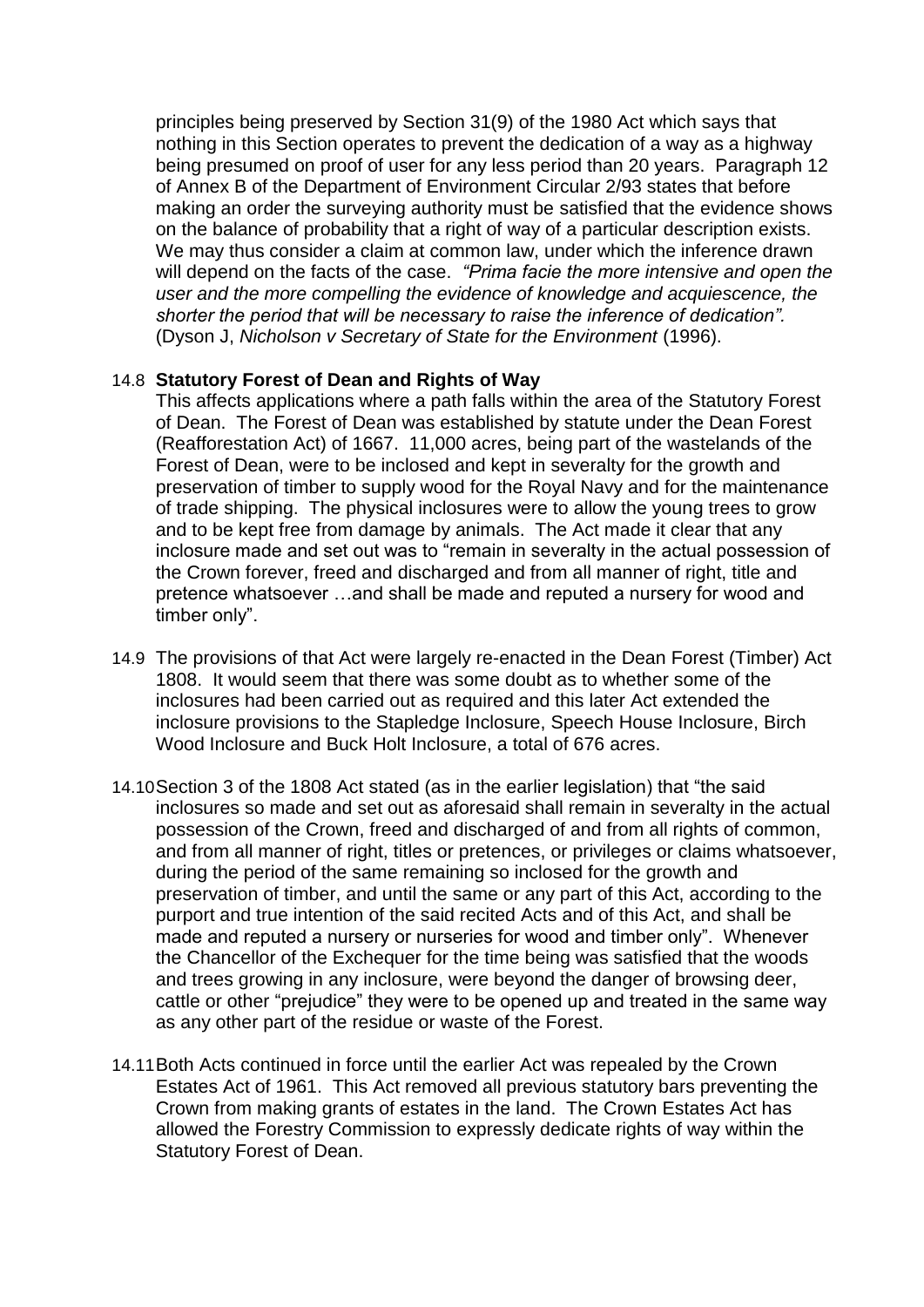- 14.12The National Forest Park Committee (Forest of Dean) produced a report in 1938. Paragraph 8 states that "the Forest is well served by roads and tracks and is freely available to the general public. We understand that, although there is not a public right of access to the inclosures, the Forestry Commission, subject always to the need for special precautions for the protection of young plantations, have no objection to controlled access provided care is taken to shut gates and to avoid damage". The Forestry Commission's view is that access to the Forest is regulated and controlled by the Forestry Commission bylaws. They argue that under these circumstances it would be impossible to show an implied intention to dedicate on the part of the Crown in the Statutory Forest since that date.
- 14.13Following the National Parks and Access to the Countryside Act 1949, many parishes claimed paths over Crown Land and these were subsequently transferred onto the Draft Stage of the map. The situation regarding public rights of way in the Forest of Dean was reported to the then Highways General Purposes Sub Committee on several occasions and a report was considered on 2<sup>nd</sup> October 1961. The Forestry Commission expressed the view that no rights of way could be acquired over the Statutory Forest. The report states that a meeting took place in September 1961 when it was agreed that owing to the practical and legal difficulties of establishing the existence of rights of way within the meaning of the 1949 Act, no rights of way should be shown within the boundaries of the Royal Forest of Dean and because of this the draft map should remain blank.
- 14.14Notwithstanding this agreement, it appears that on the publication of the provisional map some footpaths were erroneously shown within the statutory forest. The Forestry Commission applied to the County Court for declarations under Section 31 of the 1949 Act to confirm that no public rights of way existed. The County Council sought Counsel's opinion on the matter. From the instructions to Counsel, it appears that the County Council's view at this stage was that by not showing ways on the map it was not acknowledging that they did not exist, only that they could not be shown. It was the Council's view that Section 3 of the 1808 Act would have the effect of suspending rights during inclosure, that is, the aim was to protect the growing timber rather than to eradicate any rights of way. The County Council also sought advice on the effect of the 1938 report. It was accepted that after that date it would be difficult to establish a right of way since members of the public should be aware that tracks were open to them on a permissive basis only.
- 14.15Counsel's opinion was received in March 1978. Counsel considered that the fact that the Forestry Commission permitted access from 1938 would not affect any accrued right to pass and repass over an established highway. In other words use by licence would not affect any established right of way and would not have the effect of extinguishing something already dedicated. In his view the two Acts do not eradicate any rights that already exist. Inclosure means inclosure in the physical sense. In his view when the land is reopened, any public right of way, if it could be shown to have previously been established, would revive or could be dedicated or presumed from subsequent user.
- 14.16The National Forest Park Committee (Forest of Dean) report of 1938, paragraph 8, which confirms a regulated permissive right of foot over the Statutory Forest, has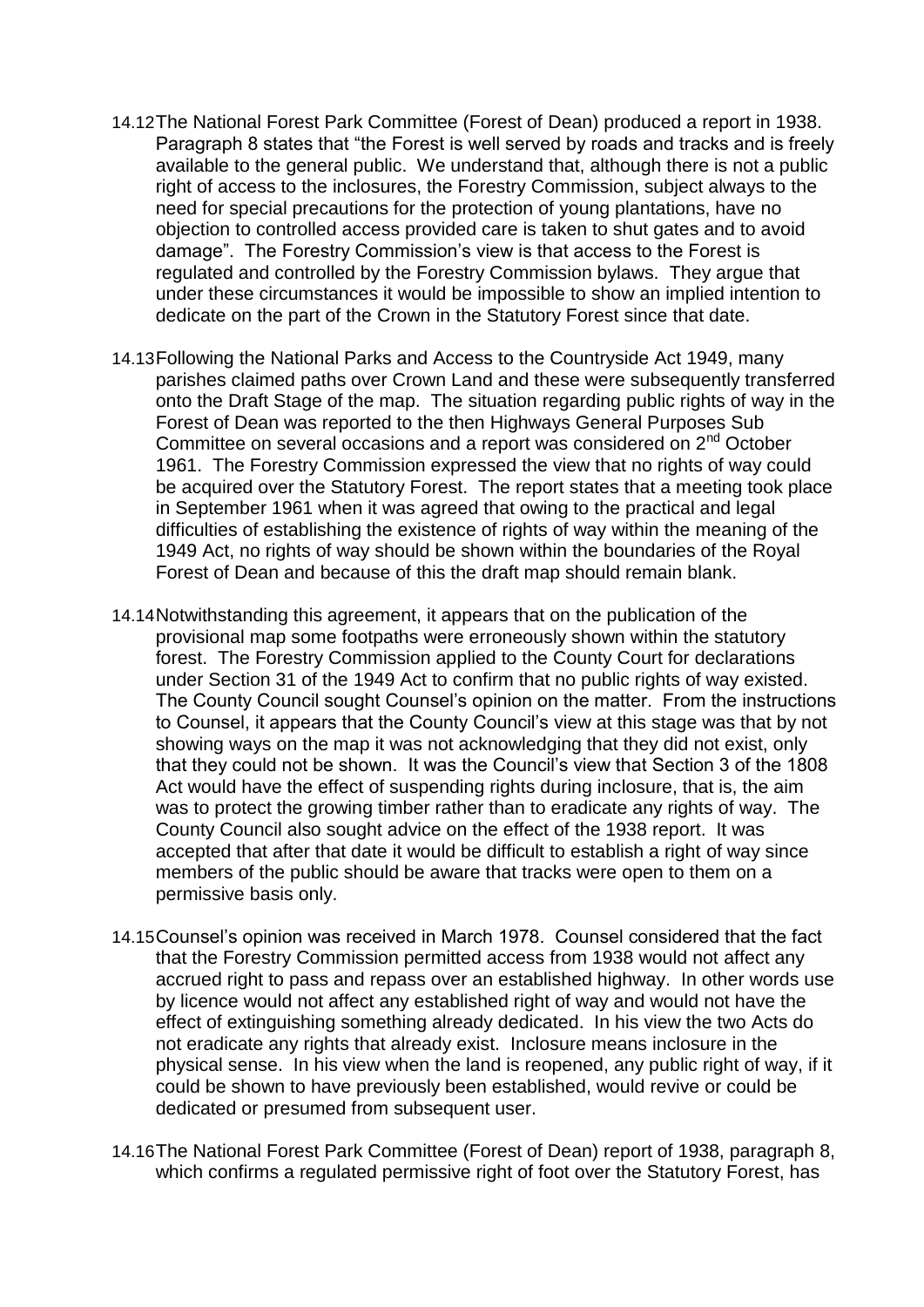the effect that any subsequent use would be permissive and hence would not establish a right.

#### 14.17**Access Land and the Right to Roam**

- Part 1 of the Countryside and Rights of Way (CROW) Act 2000 created new public access rights over 'access land' in England and Wales. Access land is defined as: registered common land; open access land; or, where it exists, 'dedicated land'. Dedicated land is woodland or any other land type that has been voluntarily dedicated under section 16 of the Act (in England and Wales).
- 14.18The majority of the Forestry Commission's forests are dedicated in perpetuity as open access under the CROW Act which gives walkers a right to roam across these areas. The right of access on foot extends to 90% of the freehold area. In many of the rest the Forestry Commission operate a permissive right to roam policy. In addition the Commission extend a permissive right to roam to cyclists and horse riders who may use forest roads and tracks.
- 14.19While everyone has a right to individual and family recreation on open access land this right does not extend to holding events or running commercial activities. Forestry Commission byelaws prohibit the use of motorised vehicles on their land without written consent.
- 14.20Any such use would operate as a conditional permission to use the land and as such prevent presumed dedication under 31 Highways Act 1980. However, use of the claimed paths for reasons other than for 'air and exercise' could succeed. In *R v SoS for Environment ex parte Billson [1998] EWHC Admin 189*, Sullivan J accepted:

*"if a track across a common is not used for the purpose of air and exercise but is being used by the public for some other purpose; as a route between points A and B for example, from the village across a common to a nearby school, church, or railway station, then in principle such usage of the track is capable of establishing a right of way over it under section 31 of the 1980 Act."*

Applying this ruling, if the path A to B was being used, not for the purpose of air and exercise but to travel from a highway along a defined route to reach a place of popular resort, then this use could be considered capable of satisfying a claim. The section of claimed path A to B has the character of a track and gives access to an area of land used for 'air and exercise', namely Chestnuts Inclosure. The path A to B, although dedicated as access land, is not in itself a destination.

14.21A further requirement for a claim of presumed dedication is that the path joins a highway at both its start and end points or connects with a highway at its start point and with a place of popular resort at the other. Public user cannot give rise to a presumption of dedication if it does not. The section of path A to B connects to a highway at its eastern end and to a place of popular resort at its western end, an area of access land to which the public has a right to air and exercise under section 16 of the 2000 Countryside and Rights of Way Act.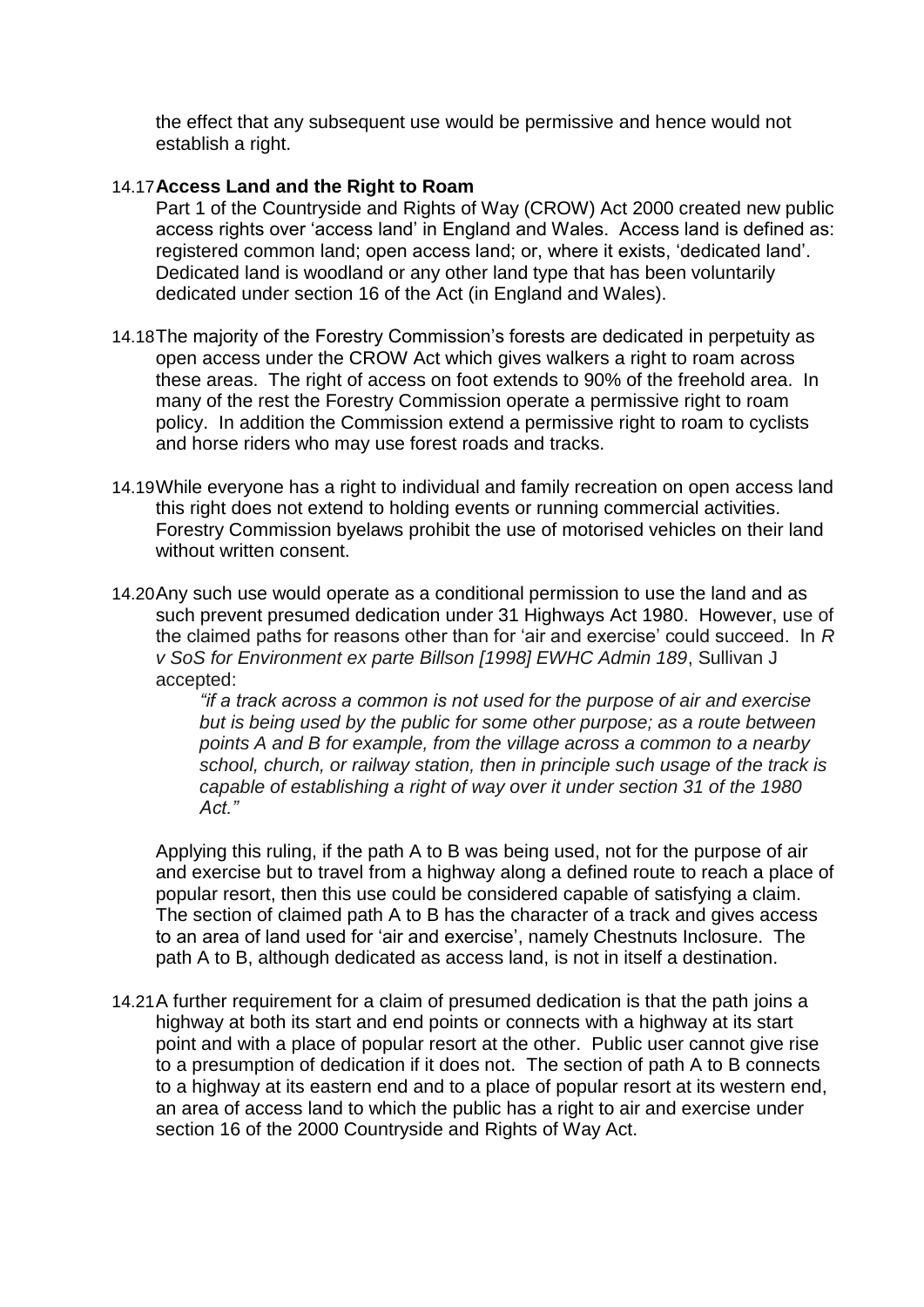#### 14.22**Section 31 Highways Act**

In considering whether there has been a full 20 years use by the public of the claimed route, we have to ascertain whether there has been an overt act on the part of the landowner to bring it home to users that their right is being challenged. The 20 years use, for the purposes of Section 31, is to be dated retrospectively from this date of challenge (s.31(2)).

- 14.23There is no fixed method by which the public's right is brought into question, though one (the erection of a notice) is expressly referred to in Section 31(3). The House of Lords in *R (on the application of Godmanchester and Drain) v SSEFRA [2007]* is the most recent case addressing the meaning of s.31(2) as to what act or acts constitute "bringing into question". *Godmanchester* endorses earlier judgments in this regard.
- 14.24The words "or otherwise" in Section 31(2) leave the matter at large. In *R v SSETR ex parte Dorset County Council (1999)* Dyson J stated that the challenge had to be communicated to the user and that the test to be applied is that set out by Lord Denning in *Fairey v Southampton CC (1956).* Denning said *"In order for the right of the public to have been brought into question, the landowner must challenge it by some means sufficient to bring it home to the public that he is challenging their*  right to use the way, so that they may be apprised of the challenge and have a *reasonable opportunity of meeting it".*
- 14.25The methods by which the public's right to use the way might be brought into question could include: the locking of a gate; putting up a notice denying the existence of a right of way; seeking a declaration that there is no highway over the land in question or physically preventing a walker from proceeding along a path. Whatever means are employed, it should be sufficient *"to make it likely that some of the users are made aware that the owner has challenged their right to use the way as a highway... The persons to whom the challenge has to be brought home are the users of the way". (Lord Dyson in R v Secretary of State for the Environment, Transport and the Regions ex parte Dorset CC (1999).*
- 14.26It is not necessary for it to be the landowner who brings into question the right of the public to use the way. The date of calling into question is simply the date when, as the result of some action, the public's entitlement to use the way was put in issue. There are no words in Section 31(2) of the 1980 Highways Act confining this action to be by or on behalf of the landowner. It simply sets the date from "... when the right of the public to use the way is brought into question". This view is confirmed by *Applegarth v Secretary of State for the Environment, Transport and the Regions (2001)* in which it was stated that anybody with an interest could bring into question the right of people to use the path and this needn't necessarily be the landowner. The burden lies on whoever needs to rebut the presumption to show that the owner of the path had not intended to dedicate the path as a public highway. Whilst in practical terms, the bringing into question will be by or on behalf of the landowner, it does not have to be so.
- 14.27There is no evidence of the right of the public to use the way being brought into question by an event such as a locked gate, the erection of suitably worded signs or direct challenge to use of the path. Section 69 of the 2006 Natural Environment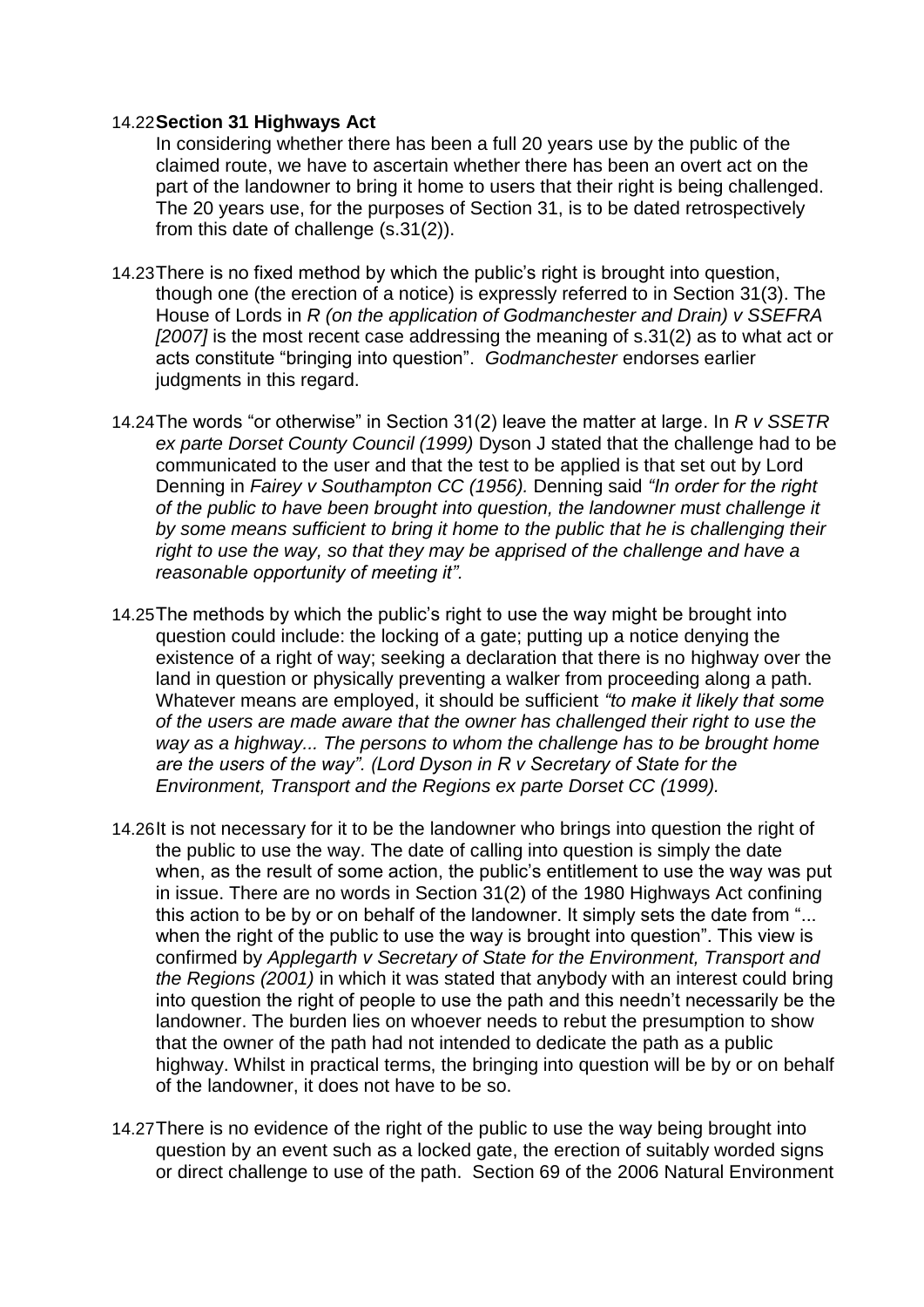and Rural Communities Act amends s.31 of the 1980 Highways Act by inserting subsections (7A) and (7B). It clarifies that an application for a definitive map modification order is, of itself, sufficient to bring a right of way into question for the purposes of section 31(2) of the 1980 Act. The date on which the right is brought under question is to be treated as being the date on which the application is made.

- 14.28The application was made in 2005, thence the relevant period for the purpose of section 31(1) of the 1980 Highways Act is 1985 to 2005. It is not essential for the path or way to have been used for the full period of 20 years by the same persons; use by different persons, each for periods of less than 20 years, will suffice if, taken together, they total a continuous period of 20 years or more. Nor does it matter that the use is not continuous in the sense that it may not have occurred everyday.
- 14.29The judgment *R (on the application of Godmanchester Town Council) v S of S for Environment, Food and Rural Affairs; R (on the application of Drain) v S of S for EFRA, 2007* affirms that it is not the case that *any* evidence of a lack of intention to dedicate is sufficient; there has to be an overt act or acts on the part of the landowner to show the public at large that he has no intention to dedicate.

*"A landowner's intention not to dedicate a way as a highway had to be established objectively and 'intention' meant what users of the way would reasonably have understood his intention to be; that 'sufficient evidence' that there has been no intention to dedicate required evidence of some overt acts on the part of the landowner such as to come to the attention of the public who used the way and demonstrate to them that he had no such intention, and it was not sufficient for him simply to give evidence that he had not so intended; that…the landowner's intention did not have to be continuously manifested 'during' the whole of the 20 year period but merely at some point during that period…"*

- 14.30There is no evidence of a lack of intention to dedicate on the part of the landowner.
- 14.31Section 31(2) of the Highways Act states that the 20 years use must be without interruption. An "interruption" has been defined as "an actual and physical stopping of the public's enjoyment" *(Merstham Manor Ltd v Coulsdon and Purley UDC (1937) 2KB 77)* as opposed to an act that merely challenges the public's right. It is not a mere absence in the continuity of use. Moreover, such interruption must be with the intention to prevent public use. There is no evidence of any interruption.
- 14.32Use should be by a number of people who together may sensibly be taken to represent the community. However, Coleridge LJ in *R v Southampton (Inhabitants) 1887* said that "user by the public must not be taken in its widest sense…for it is common knowledge that in many cases only the local residents ever use a particular road or bridge."